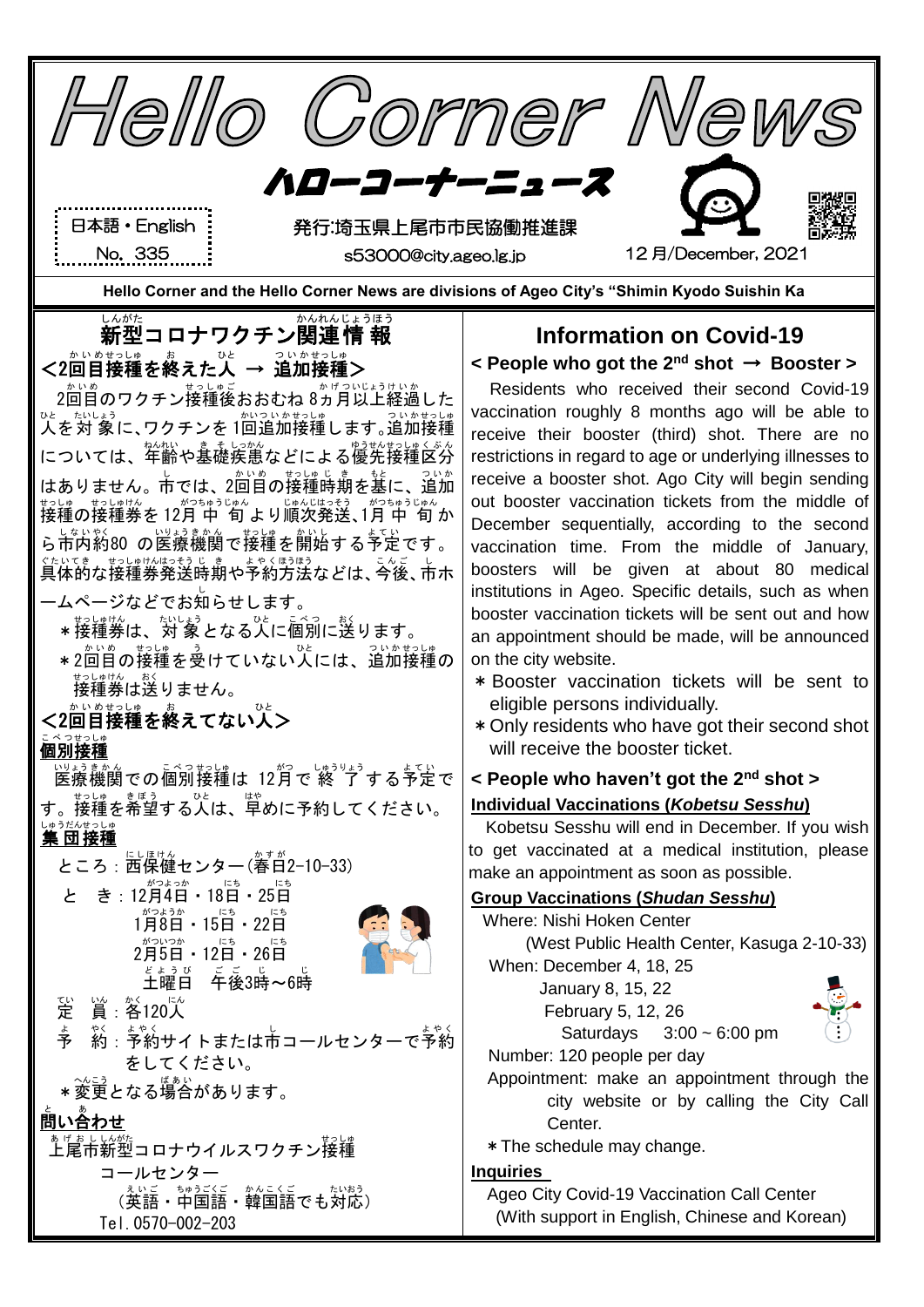#### *ど*にちしゅく …ぶ<br>**土日 祝 を含む** こぜん じ こ <u>じ</u><br>午前9時〜午後5時 → 健康増進課

Tel. 048-774-1411 / Fax 048-776-7355

# └ょぅ <sub>ጜ</sub>ゅぅがっこぅにょ<br>**小・中学校入学通知書**

2022年1月1日現在、市内に住 民登録がある 小 ・ <u>をゅうがっこうにゅうがくたいしょうしゃ</u><br>中学校入学対象者へ、

1月 がつ 中 旬 ちゅうじゅん に「入 学 にゅうがく 通知書 つうちしょ 」

。<br>(はがき)を送ります。



### 小学校 しょうがっこう

2015年4月2日~2016年4月1日生まれの子どもの <sub>ほごしゃ</sub><br>保護者には、入 学 通知書を郵便で送ります。内容を \*<にん。うぇ、にゅうがくとどけ、、 ひょうじこう。 か。 こゅうがくせつめいかい<br>確認の上、「入 学 届 」に必要事項を書き、入 学説明会 当日 とうじつ に小学校 しょうがっこう へ提 出 ていしゅつ してください。

### 。。。。。<br>**中学校**

2009年4月2日~2010年4月1日生まれの字どもの <sub>ほごしゃ</sub><br>保護者には、現在通っている小学校 を通して人学 っぅもしょ 焚」<br>通知書を渡します。内容を確認の上、「入 学 届 」に必要 事項 じこう を書 か き、小学校 しょうがっこう へ提 出 ていしゅつ してください。

★入学通知書が届かない、住 民登録のない子どもを └♪ぅ ホッカミュラぅ └ッラボ させたい場合は、学務課 (市役所

7階)に蔄い舎わせてください。

→ 学務課 がくむか

 Tel.048-775-9604 Fax 048-775-5633



#### 年末 年始 ねんまつ ねんし

## ー。<br>**市役所**

しい。<br>市役所および支所・ 出 張 所 は、12月29日 (水) ~ 1 月3日(月)は休みです。 その 間 の婚姻 • 離婚 • 出 生 • └ぼぅ<br>死亡などの届出は、市役所北口玄関にある「休 日 夜間 <u>,。。。。。</u><br>受付」で受け付けます。

 $\rightarrow$  Tel. 048-775-5111

Fax 048-775-9819



診 療 <小児科・内科・外科>

はったっ<br>発熱、せき、吐き気、下痢の 症 状 がある場合は、 必 ず かなら 事前 じぜん に連絡 れんらく してください。 ところ:平日夜間および休 日 急 患 診 療 所 ( 緑 丘 みどりがおか 2-1-27、東保健 ひがしほけん センター 3階 かい )

 Tel. 0570-002-203 9:00 am ~ 5:00 pm Daily (Including weekends and national holidays) → Kenkozoshin-ka (Health Promotion Section)

 Tel. 048-774-1411 Fax 048-776-7355

#### **Notice of Enrollment for**

## **Elementary and Junior High Schools**

Guardians of children who are registered in Ageo as of January 1, 2022 and who are scheduled to enter elementary or junior high schools will receive "Notice of Enrollment" postcards in mid-January.

#### **Elementary Schools**

Guardians of children who were born between April 2, 2015 and April 1, 2016 will receive this notice by mail. Upon receiving the notice, check the details, fill out the "Enrollment Notification," and submit it to your elementary school when you attend the explanation meeting regarding school enrollment.

#### **Junior High Schools**

Guardians of children who were born between April 2, 2009 and April 1, 2010, will receive the notice through the elementary school that their child is attending. Upon receiving the notice, check the details, fill out the "Enrollment Notification," and submit it to your child's elementary school.

\*If you do not receive this notice, or if your children are not registered in Ageo but you wish to enroll them in elementary and/or junior high schools, please contact Gakumu-ka (7F of City Hall).

 $\rightarrow$  Gakumu-ka

(School Affairs Section) Tel. 048-775-9604 Fax 048-775-5633



### **Year-End and New Year Holidays City Hall**

Ageo City Hall and its branch offices will be closed from December 29 (Wed) through January 3 (Mon). During this period, notifications of changes, such as marriage, divorce, birth and death will be accepted at the Holiday  $\cdot$  Evening Reception" which is located at the north entrance of City Hall.

 $\rightarrow$  Tel. 048-775-5111 / Fax 048-775-9819

#### **Medical Care**

< Pediatrics・Internal Medicine・Surgery >

If you have symptoms such as a fever, coughs, nausea and diarrhea, please be sure to contact the clinic in advance.

Where: Weekday Evening and Holiday Emergency Case Clinic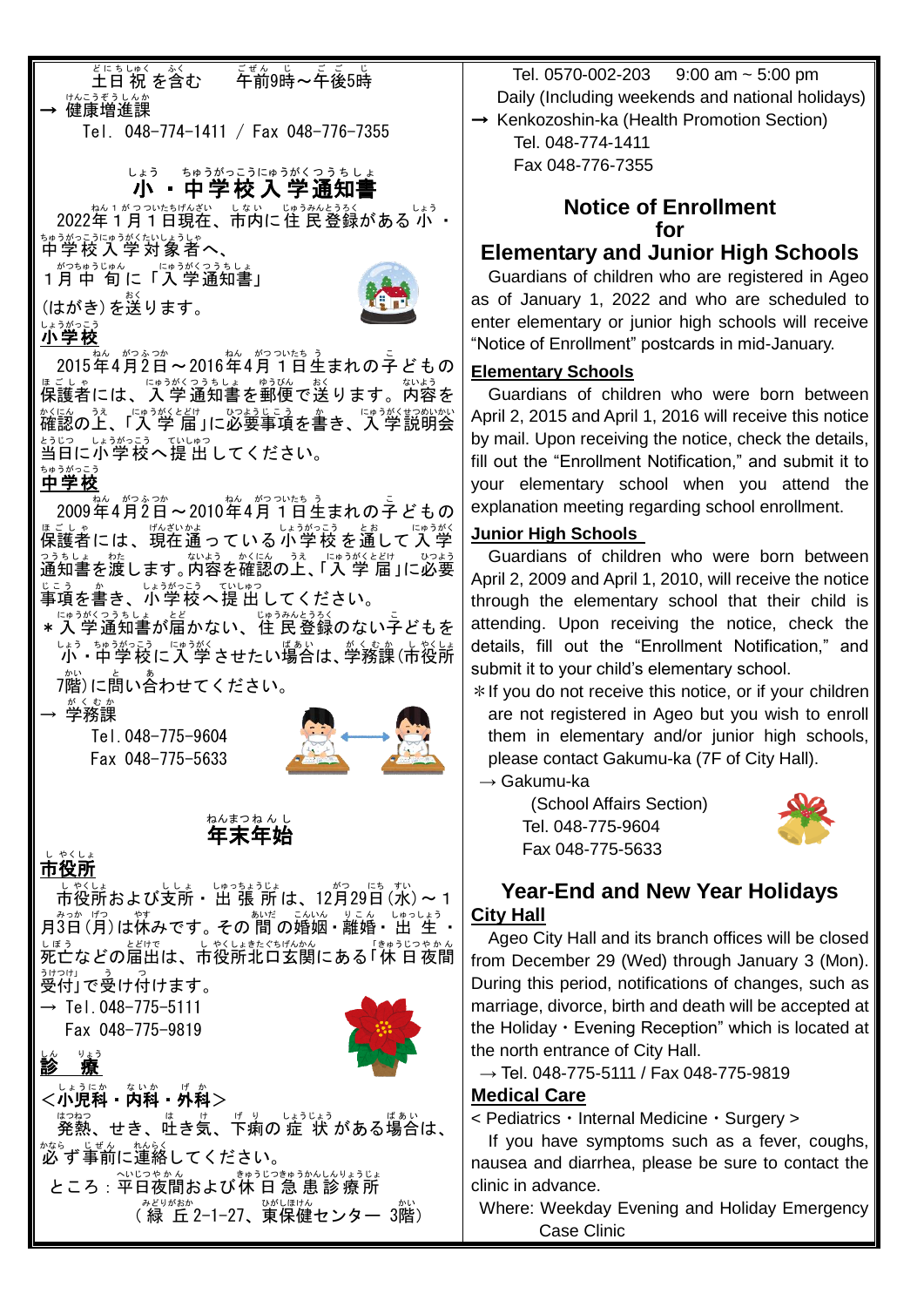| しんりょう び<br><u>სんりょう び</u><br>診療日:12月30日(木)~1月3日(月)<br><sub>うけっけじゕん こぜん じ</sub> 。<br>受付時間:午前9時~11時30分<br>*この診療所では、急患の人に応急的診療だけを<br>ほど ませいしっかん しんりょう せいみつけんき<br>「施 し、慢性疾患の診 療 や精密検査などはおこないま<br>せん。また、投薬は最低日数分になります。<br>$\rightarrow$ Tel. 048-774-2661 / Fax 048-772-1353 | (Midorigaoka 2-1-27, Higashi Hoken Center/<br>East Public Health Center 3F)<br>When: December 30 (Thu) $\sim$ January 3 (Mon)<br>Reception hours: $9:00 \sim 11:30$ a.m.<br>$1:00 \sim 3:30 \text{ p.m.}$<br>* At this clinic, only temporary treatment will be<br>given for emergency cases; medical treatment of<br>chronic illnesses or thorough examinations will not<br>be provided. Furthermore, medication for only the<br>minimum number of days will be prescribed. |
|-------------------------------------------------------------------------------------------------------------------------------------------------------------------------------------------------------------------------------------------------------------------------|------------------------------------------------------------------------------------------------------------------------------------------------------------------------------------------------------------------------------------------------------------------------------------------------------------------------------------------------------------------------------------------------------------------------------------------------------------------------------|
|                                                                                                                                                                                                                                                                         | $\rightarrow$ Tel. 048-774-2661 / Fax 048-772-1353                                                                                                                                                                                                                                                                                                                                                                                                                           |

## <歯科 し か 年末 ねんまつ 年始 ねんし 当番医 とうばんい / **Dentists on Duty during Holidays**>

しんりょうじゕん ごぜん じ しょうご<br>**診 療 時間:午前10時~正午** 

Hours: 10:00 a.m. ~ Noon

|                                                                                                                           | 愛仁クリニック                                        | Aijin Clinic                       | 048-773-6480 |
|---------------------------------------------------------------------------------------------------------------------------|------------------------------------------------|------------------------------------|--------------|
| 12月30日 (木)                                                                                                                | 第一歯科診療所                                        | Daiichi Shika Shinryojo            | 048-781-3490 |
| December 30 (Thu)                                                                                                         | 松本歯科医院                                         | Matsumoto Shika lin                | 048-772-2417 |
|                                                                                                                           | 上尾ハピネス歯科・こども歯科                                 |                                    |              |
| $12\overset{\text{{\tiny d}}{\circ}}{H}31\overset{\text{{\tiny L}}\circ}{H}(\overset{\text{{\tiny \textsf{E}}\circ}}{H})$ |                                                | Ageo Hapinesu Shika · Kodomo Shika | 048-725-0648 |
| December 31 (Fri)                                                                                                         | M · I 歯科医院 M · I Shika lin                     |                                    | 048-771-8648 |
|                                                                                                                           | 斎藤歯科医院                                         | Saito Shika lin                    | 048-775-7177 |
| がついたち っち しゅく<br>1月1日(土・祝)                                                                                                 | はらいち団地歯科・矯正歯科診療所                               |                                    |              |
|                                                                                                                           | Haraichi Danchi Shika · Kyosei Shika Shinryojo |                                    |              |
| January 1 (Sat · National holiday)                                                                                        |                                                |                                    | 048-722-9449 |
| がつふつか<br>にち<br>1月2日 (日)                                                                                                   | 石原歯科医院                                         | Ishihara Shika lin                 | 048-726-3232 |
| January 2 (Sun)                                                                                                           |                                                |                                    |              |
| がつみっか<br>げつ<br>1月3日 (月)                                                                                                   |                                                |                                    |              |
| January 3 (Mon)                                                                                                           | 矢部歯科医院                                         | Yabe Shika lin                     | 048-776-7800 |

\* 当番医が変わる場合がありますので、ご注意くださ い。

# <sub>ざっ</sub><br>雑がみ

<sub>る。</sub><br>雑がみは大切な資源ですので、分別にご 協 ゚ カ をお 。。<br>願いします。 。。<br>雑がみとして出せる物 :

しょくひんの楽器、釣筒、はが き(圧 着はがきは除)く、 ティッシュ ペーパーの<sup>精 (</sup>取り出し口のビニー ルは取り<sup>ので</sup>く)など 。。<br>雑がみとして出せない物: 、ま。<br>食べ物・油 などで汚れた紙、におい や蓄りのついた縦、写真・レシート やファックスなどの感熱紙など

。。<br>雑がみは紙 袋に入れ、紙ひもやビニールひもで 十文字 じゅうもんじ にしばり、「新聞 しんぶん ・段 だん ボール・雑 ざつ がみ・古布 こ ふ 」の

\*Please note that the above-mentioned dentists on duty might change.

#### **Zatsugami (Miscellaneous recyclable papers)**

Since zatsugami is a valued resource, you're kindly requested to separate it from trash.

Items categorized as zatsugami include:

Paper boxes for sweets and other foods, envelopes, postcards (excluding press-bonded ones), tissue paper boxes (please remove the vinyl from the slot), and so on.

Items not categorized as zatsugami include:

Paper smudged with foods and/or oil, paper with odor or aroma, thermal paper including photo print paper, receipts and fax paper, and so on.

Place your collected zatsugami in a paper bag and tie it crisscross with a paper or a vinyl string and put it out on the "Newspaper・Cardboard・Zatsugami・Old Clothes" collection day, or on the "Recyclable Items"